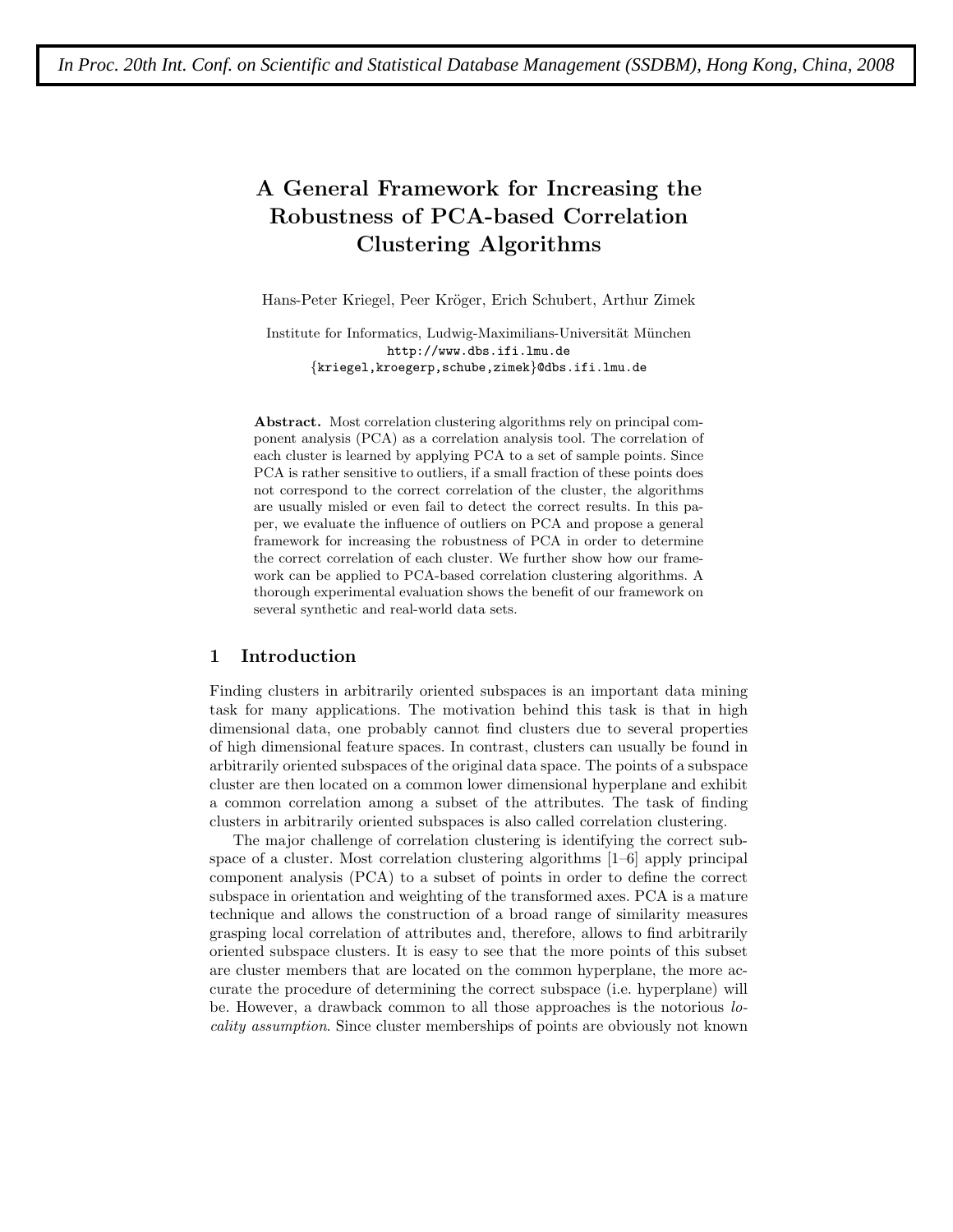beforehand, it is assumed that the local neighborhood, e.g. the  $\varepsilon$ -neighborhood or the k-nearest neighbors, of cluster points or cluster centers represents the correct subspace suitably well in its orientation and variance along axes. This assumption is widely accepted but it boldly contradicts the basic problem statement, i.e. "find clusters in a high-dimensional space", because high dimensional spaces are typically doomed by the *curse of dimensionality*. The term "curse of dimensionality" refers to a bundle of problems occurring in high dimensional spaces. The most important effect in the sight of clustering is that concepts like "proximity", "distance", or "local neighborhood" become less meaningful with increasing dimensionality of a data set (as elaborated e.g. in [7–9]). As a consequence of these findings, the discrimination between the nearest and the farthest neighbor becomes rather poor with increasing data dimensionality. This is by far a more fundamental problem than the mere performance degradation of algorithms on high dimensional data: The higher the dimensionality of a data set is, the more outliers will be placed inevitably in the set of neighboring objects.

As we will see in this paper, PCA is very sensitive to outliers. In other words, if the local neighborhood of cluster members or cluster centers to which PCA is applied in order to find the correct subspace of the corresponding cluster contains noise points that do not belong to the cluster, the subspace determination process will be misled. Thus, in view of the "curse of dimensionality", to successfully employ PCA in correlation clustering in high-dimensional data spaces may therefore require more sophisticated techniques of selecting a representative set of neighbors.

In this paper, after shortly reviewing existing approaches to correlation clustering (cf. Section 2), we evaluate the influence of outliers on PCA in general (cf. Section 3) and propose a general framework to determine the correct local subspace dimensionality and orientation for cluster members and cluster centers in a more robust way (cf. Section 4). In Section 5, we show how to apply the proposed framework for increasing the robustness the subspace determination process on existing correlation clustering approaches. Section 6 demonstrates the impact of the increased robustness of PCA on several data sets. The paper is concluded in Section 7.

# **2 Related Work**

The first approach to *generalized projected clustering*, called ORCLUS [1], is a K-means like approach. It picks  $K_c > K$  seeds at first and assigns the data base objects to these seeds according to a distance function that is based on an eigensystem of the corresponding cluster assessing the distance along the small eigenvectors only (i.e., the distance in the projected subspace where the cluster objects exhibit high density). The eigensystem is iteratively adapted to the current state of the updated cluster (i.e., based on the current neighborhood of the cluster center). The number  $K_c$  of clusters is reduced iteratively by merging closest pairs of clusters until the user-specified number  $K$  is reached. The method proposed in [10] is a slight variant of ORCLUS designed for enhancing multi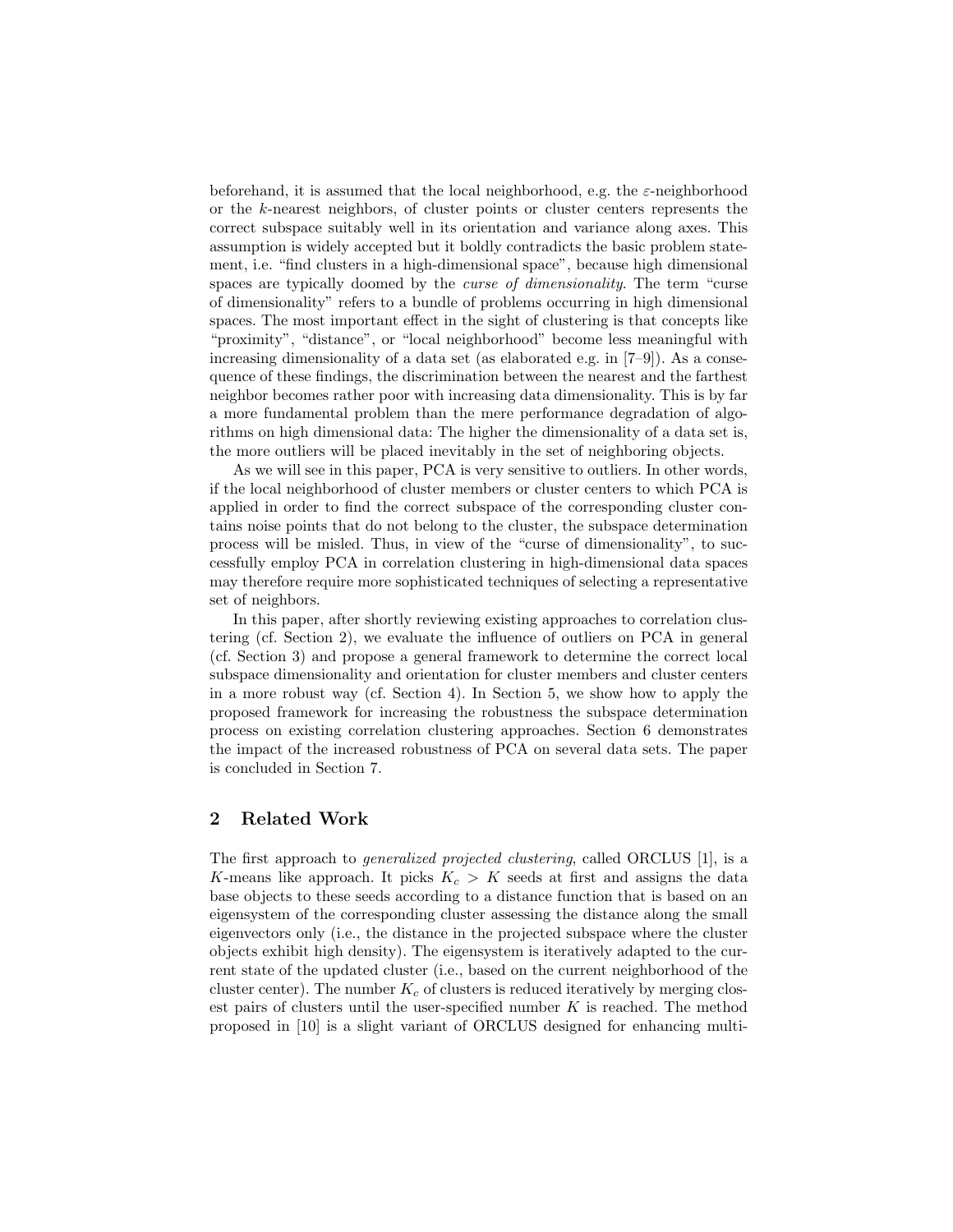dimensional indexing. Initially, however, the eigensystems in both methods are based on the local neighborhood in the Euclidean space.

The algorithm 4C [2] is based on a density-based clustering paradigma [11]. Thus, the number of clusters is not decided beforehand but clusters grow from a seed as long as a density criterion is fulfilled. Otherwise, another seed is picked to start a new cluster. The density criterion is a required minimal number of points within the neighborhood of a point, where the neighborhood is ascertained based on distance matrices computed from the eigensystems of two points. The eigensystem of a point is based on the covariance matrix of the  $\varepsilon$ -neighborhood of the point in Euclidean space.

As a hierarchical approach, HiCO [4] defines the distance between points according to their local correlation dimensionality and subspace orientation – thus again based on a local neighborhood query – and uses hierarchical densitybased clustering [12] to derive a hierarchy of correlation clusters.

COPAC [5] is based on similar ideas as 4C but disposes of some problems like meaningless similarity matrices due to sparse  $\varepsilon$ -neighborhoods instead taking a fixed number k of neighbors — which raises the question how to choose a good value for k but at least choosing  $k>\lambda$  ensures a meaningful definition of a  $\lambda$ dimensional hyperplane. Still, the Euclidean neighborhood critically influences the results.

The latest PCA-based correlation clustering algorithm is ERiC [6], also deriving a local eigensystem for a point based on the  $k$  nearest neighbors in Euclidean space. Here, the neighborhood criterion for two points in a DBSCAN-like procedure is an approximate linear dependency and the affine distance of the correlation hyperplanes as defined by the largest eigenvectors of each point. In finding and correctly assigning complex patterns of intersecting clusters, COPAC and ERiC improve considerably over ORCLUS and 4C.

Another approach based on PCA said to find even non-linear correlation clusters, CURLER [3], seems not restricted to correlations of attributes but, according to its restrictions, finds any narrow trajectory and does not provide a model describing its findings. However, even in this approach the PCA is applied to the local neighborhood of points in Euclidean space.

Note that the term "correlation clustering" relates to a different task in the machine learning community, where a partitioning of the data shall correlate as much as possible with a pairwise similarity function learned from past data [13].

# **3 Problem Analysis**

To the best of our knowledge, all correlation clustering algorithms that use PCA as the method to determine the correct subspace of a cluster face the following problem. In order to determine the correct subspace of a cluster, a (considerably large) number of cluster members needs to be identified first such that PCA can be applied to them. On the other hand, in order to identify points of a particular cluster, the subspace of this cluster needs to be determined first. To escape from this vicious circle all algorithms rely on the locality assumption, i.e. it is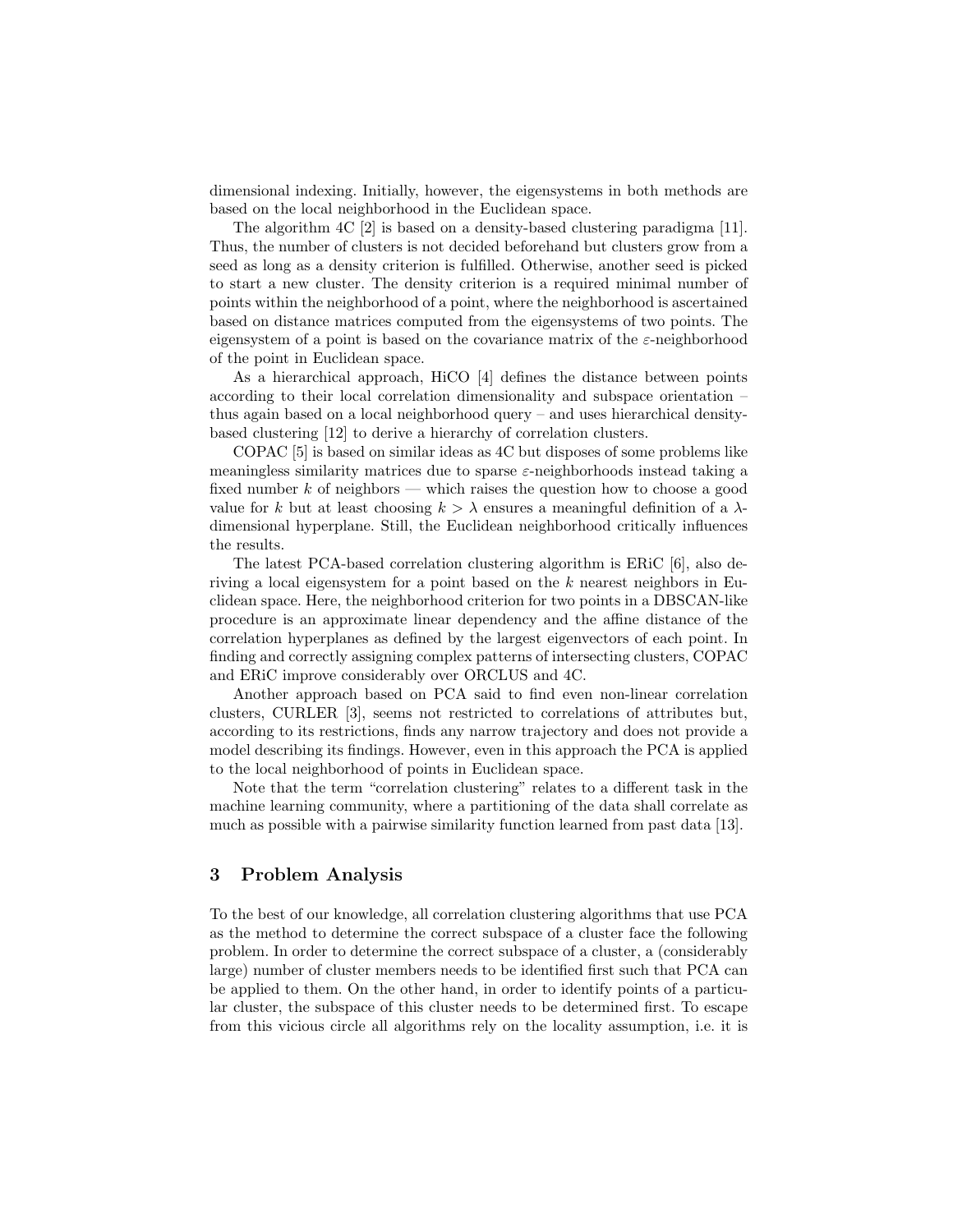

**Fig. 1.** Simple data set with 6 points and largest eigenvector after PCA.

assumed that the points in the local neighborhood of cluster members or cluster representatives sufficiently reflect the correct subspace of the corresponding cluster such that applying PCA to those neighboring points reports the cluster hyperplane.

As stated above, selecting a meaningful neighborhood becomes more and more difficult with increasing data dimensionality. A neighboring set of points will almost certainly contain outliers, i.e. points that do not belong to the cluster and, thus, are not located on the hyperplane of the cluster. Obviously, these outliers are not helpful to assign a meaningful local correlation dimensionality and orientation. On the other hand, all correlation clustering approaches available (cf. Section 2) rely on an arbitrarily chosen set of neighboring points. We therefore argue to choose a neighboring set of points in a more sophisticated way to enhance the robustness of local correlation analysis and, consequently, to enhance the robustness of correlation clustering algorithms.

#### **3.1 Impact of Outliers on PCA**

Correlation analysis using PCA is a *least squares fitting* of a linear function to the data. By minimizing the *mean square error*, outliers are emphasized in a way that is not always beneficial, as can bee seen in Figure 1. This data set consists of 5 points in a 2D space that are strictly positively correlated and, thus, are located on a common 1D hyperplane plus one additional outlier that is not located on that 1D hyperplane. When applying PCA on these six points and computing the strongest eigenvector of the corresponding covariance matrix, the resulting vector is directed towards the outlier (cf. Figure 1). This implies that in certain situations, adding only one single extra point to the correlation computation can cause the resulting strongest eigenvector(s) to flip into a completely different direction. Let us note that if the outlier point would have been closer to the other points it would, at a certain distance, not have made any difference on the vector orientation, but this distance threshold for the flip is rather small.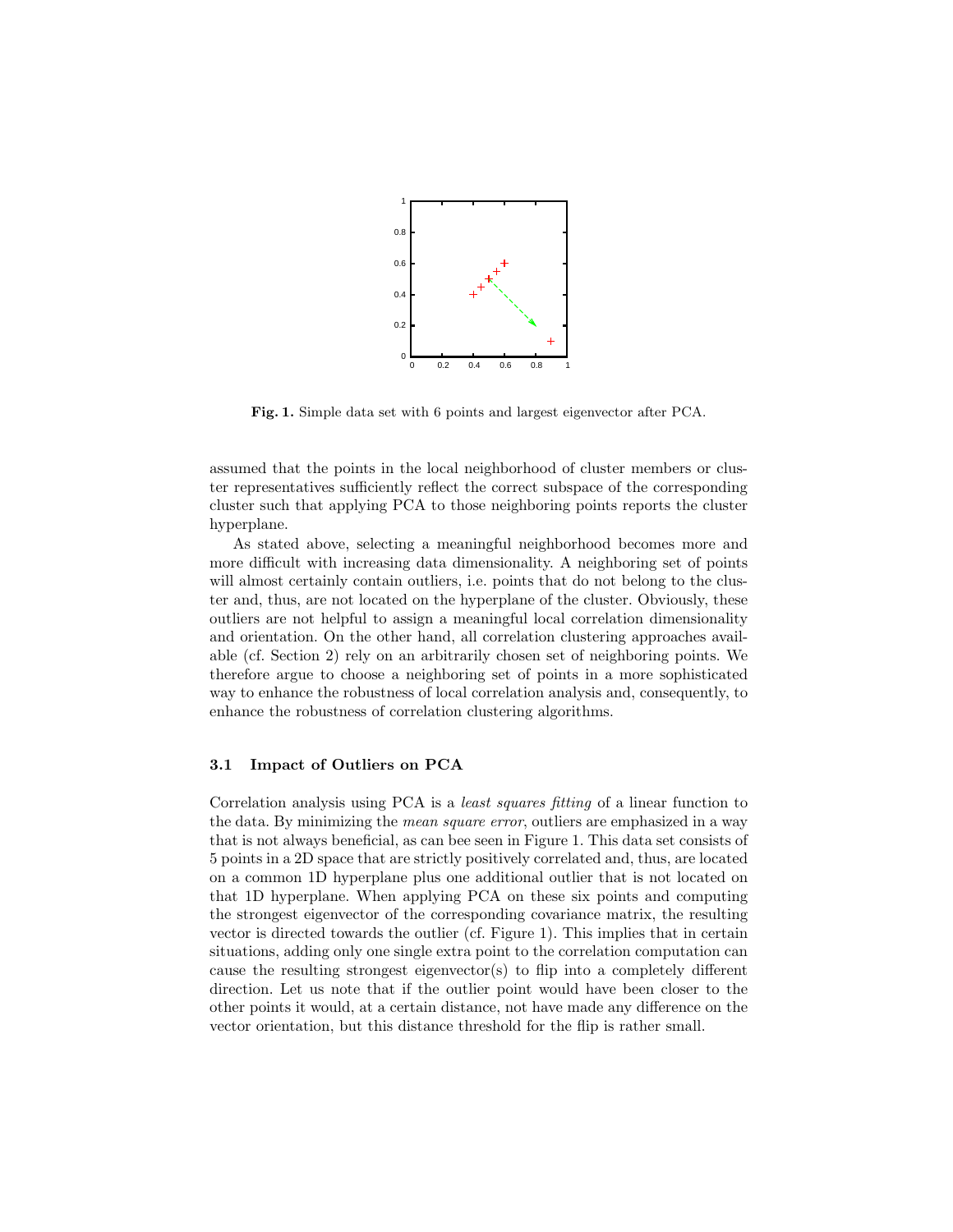

**Fig. 2.** Data set with a 2D plane and an embedded 1D line.

As a consequence, one needs to carefully select the points that are included into the computation of the cluster hyperplane. In addition, one can consider using a modified correlation analysis procedure which is less sensitive to the effect of outliers. In fact, there are obviously multiple strategies to handle these issues. The most obvious one – using outlier detection to remove outliers from the computation – can usually not be applied to this problem because we face the same vicious circle when searching for outliers as we face when detecting cluster points: in order to identify outliers that do not belong to any clusters, the subspaces of the clusters need to be determined first; in order to determine the correct subspace of a cluster, a (considerably large) number of cluster members needs to be identified first such that PCA can be applied to them; etc. Instead, we introduce two ideas to stabilize PCA for correlation clustering. First, we explore a local optimization strategy that handles the problem of picking appropriate neighboring points in a way that is easy to integrate in many correlation clustering algorithms. Second we will add a modified correlation analysis to further stabilize results which is based on the integration of a suitable weighting function into PCA.

#### **3.2 Statistic Observations on Data Correlation**

Without loss of generality, we assume that the points on which PCA is applied to find the correct subspace of a particular cluster are selected as the k-nearest neighbors  $(kNN)$  of cluster members or cluster representatives. Later, we will discuss the extension of our ideas to methods like ORCLUS that use neighborhood concepts other than kNN.

When comparing the relative strength of the normalized eigenvalues (i.e. the part of the total variance explained by them) computed for the kNN of a particular point w.r.t. increasing values of k (ranging from 0 to 50% of the data set), a behavior similar to that shown in Figure 3 can usually be observed. We used a 3D data set shown in Figure 2, with a set of 200 outlier points (noise), a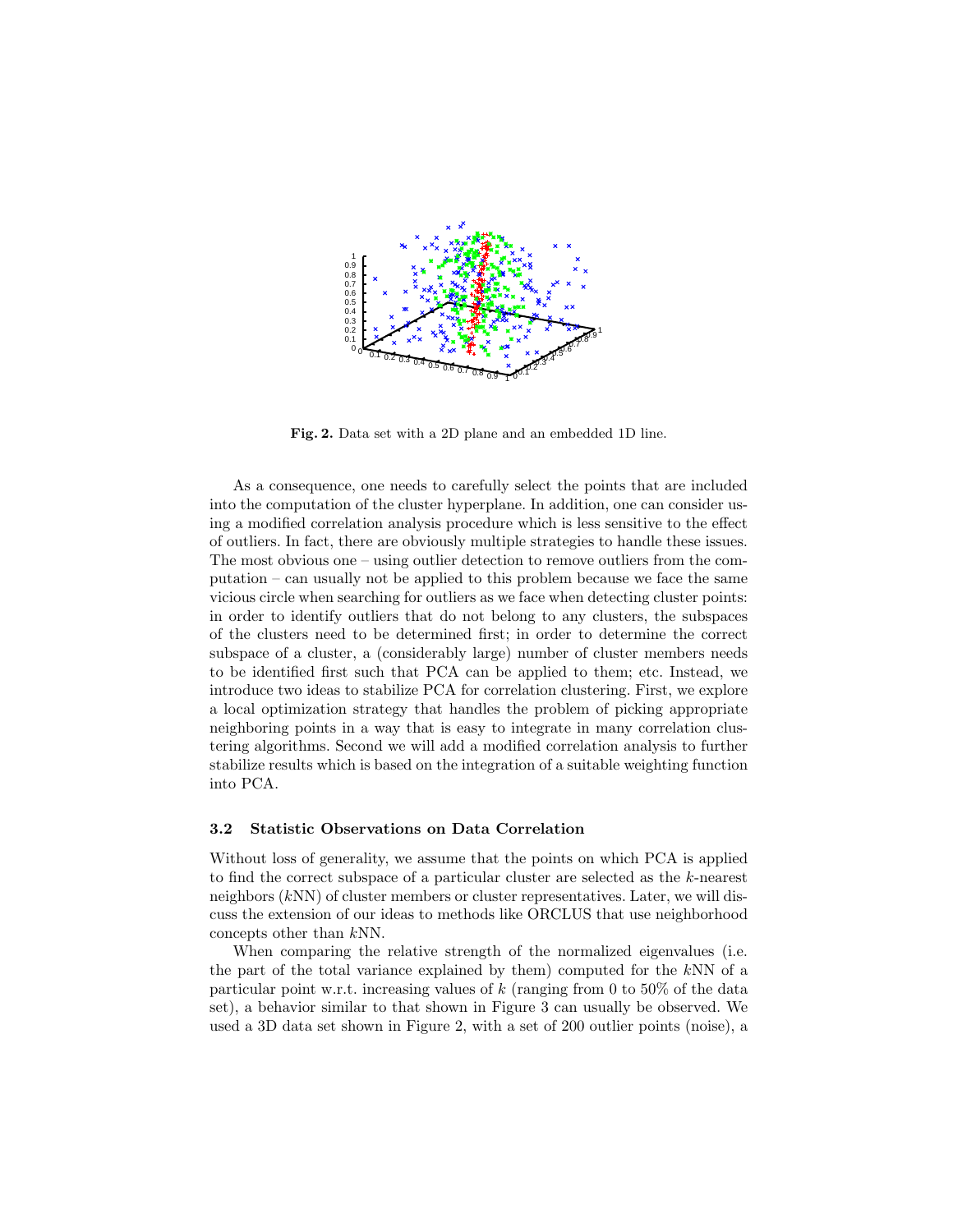

**Fig. 3.** Relative strength of eigenvectors.

correlation cluster of 150 points sharing a common 2D hyperplane (plane), and a correlation cluster of 150 points that are located on a common 1D hyperplane (line) that is embedded into the hyperplane of the 2D cluster. In Figure 3 there are three plots in this graph representing the behavior of the eigenvalues of a sample noise point, of a sample point on a 2D, and of a sample point on a 1D line in the data set (embedded within the 2D plane), respectively.

Examining the noise point (green dotted lines in Figure 3) we observe a minimum relative strength of the first eigenvalue of about 0.4 for  $k = 10\% - 15\%$  $(cf. Figure 3(a))$ . Since the minimum possible value for the strongest eigenvector in a 3D data set is  $1/3=0.33$ , the noise point shows approximately no correlation when looking at its kNN with  $k = 10\% - 15\%$  of the data set. The second eigenvector (cf. Figure 3(b)) shows similar behavior in that particular range of k confirming our conclusions.

For the point in the 1D cluster (red solid lines in Figure 3), the first eigenvector (cf. Figure 3(a)) explains 80% of the complete variance at around  $k = 7\%$ , i.e. using this value for k, the kNN of the particular point form the 1D line of the cluster. It is worth noting that the amount of variance explained for the 1D cluster case drops quickly when increasing k beyond this point. The reason for this is that – since the line is embedded in a plane – with increasing  $k$  more and more points of the kNN are points from the 2D cluster. As a consequence, the variance explained by the first eigenvector decreases, whereas the variance explained by the second eigenvector increases simultaneously (cf. Figure 3(b)). Then, at  $k \approx 10\%$ , we have again a very high strength of the first eigenvector (less points from the 2D cluster and more points from the 1D cluster are considered), etc. In other words, depending on the value of  $k$ , the kNN of the point form the 1D cluster line or the 2D cluster plane.

For evaluating the 2D cluster, the relevant graph (depicting the behavior of the second eigenvector) is shown in Figure 3(b). In a 3D data set, a value of around 1/3 would be typical for uncorrelated data and is observable on noise points. For the sample point from the 2D cluster it peaks at almost 45% for about  $k = 10\%$ . Together with the first graph, this means that the first two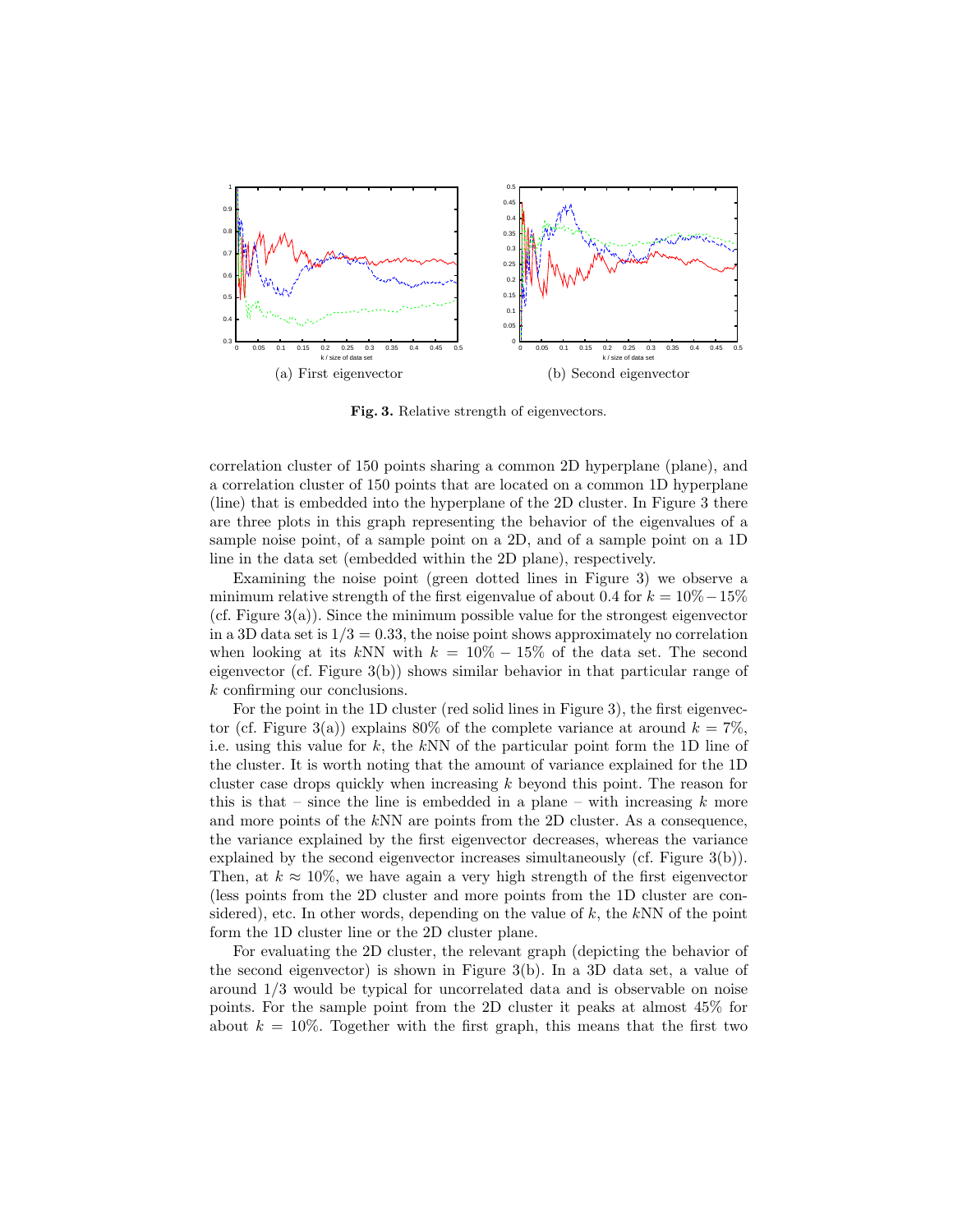eigenvectors explain almost the complete variance at that particular value for k. In other words, for  $k = 10\%$ , the kNN of this point reflect the 2D plane of the cluster sufficiently. Compared to this observation, the variance of the sample point from the 1D cluster embedded in the 2D cluster (red dotted line) along the first two eigenvectors is significantly below the expected value (which is not surprising, having seen that the first eigenvector reaches 80%).

These simple examples illustrate that it is essential to select a sufficient set of points by choosing a suitable value for  $k$ . A slight change in  $k$  can already make a large difference. Moreover, we have seen that it is rather meaningful to choose even significantly different values of k for different points.

# **4 A General Framework for Robust Correlation Analysis**

The above presented considerations induce two important aspects. First, since PCA is a least square fitting and we cannot assume that there are no outliers in the kNN of a point, adjusting the weighting of the points during PCA should improve the results. Second, the selection of points to which PCA is applied can be improved by both micro-adjusting the value of k (to avoid sudden drops in the explained variance) as well as choosing significantly different  $k$  for different points in the data set. In the following, we will discuss both aspects in more detail. In fact, our framework for making PCA-based correlation analysis more robust uses both ideas.

#### **4.1 Increasing the Robustness of PCA Using Weighted Covariance**

As mentioned above, PCA is a common approach to handling correlated data. It is also commonly used for dimensionality reduction by projecting onto the  $\lambda$  strongest (i.e. highest) components. In correlation clustering, PCA is a key method to finding correlated attributes in data.

PCA operates in two steps. In the first step, for any two attributes, i.e. dimensions,  $d_1$  and  $d_2$  the covariance  $Cov(X_{d_1}, X_{d_2})$  of these two dimensions is computed. In the second step, the eigenvectors and eigenvalues of the resulting matrix (which by construction is positive, symmetric and semi-definite) are computed. The computation of eigenvectors and eigenvalues on a symmetric matrix is a standardized procedure which cannot be altered to make the overall process more robust. Instead, the stabilization has to be implemented during the first step.

Given an attribute  $X$ , we can model the values of  $k$  points in that particular attribute, denoted by  $x_i$  for the *i*-th point, as a random variable. Then, the covariance between two attributes  $X$  and  $Y$  is mathematically defined as

Cov
$$
(X, Y) := E((X - E(X)) \cdot (Y - E(Y))),
$$
 (1)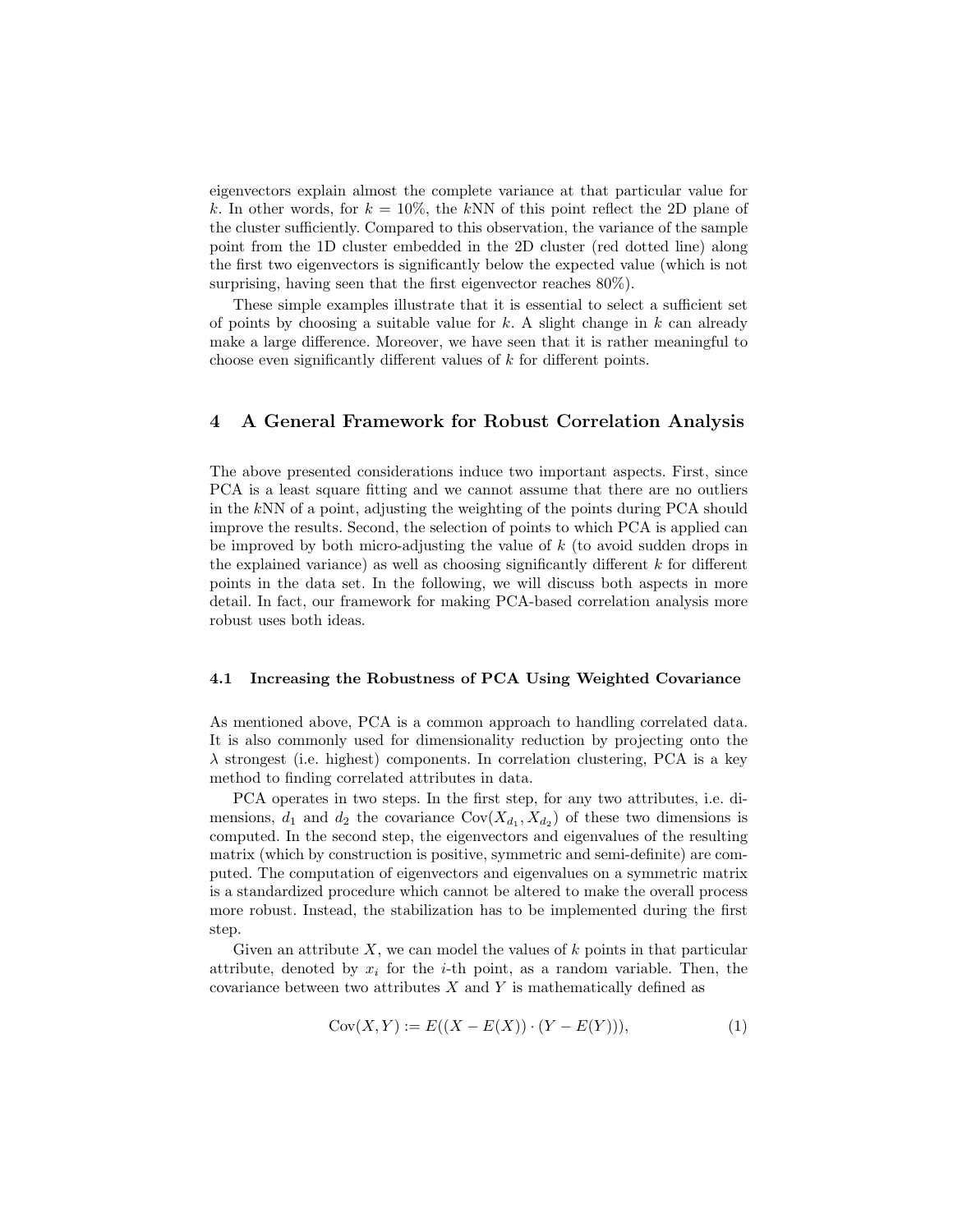where  $E$  is the expectation operator. Usually, one uses the mean of all values of the corresponding attribute as expectation operator, i.e.

$$
E(X) = \frac{1}{k} \sum_{i=1}^{k} x_i =: \hat{x},
$$
\n(2)

so we have

Cov(X, Y) := 
$$
\frac{1}{k} \sum_{i=1}^{k} (x_i - \hat{x})(y_i - \hat{y}).
$$
 (3)

Obviously, all data points are treated equally in this computation. But given that we want to reduce the effect of outliers, it is more appropriate to use a different expectation operator. Given arbitrary weights  $\omega_i$  for all points  $i$  (1  $\leq$  $i \leq k$  and  $\Omega := \sum_{i=1}^{k} \omega_i$ , we can define a new expectation operator

$$
E_{\omega}(X) := \frac{1}{\Omega} \sum_{i=1}^{k} \omega_i x_i =: \hat{x_{\omega}}.
$$
\n(4)

With this new expectation operator, we can give each point in  $kNN$  a different weight. In particular, we can give potential outliers a smaller weight. Using  $E_{\omega}(X)$ , we can compute the covariance as given below.

$$
Cov_{\omega}(X, Y) := \frac{1}{\Omega} \sum_{i=1}^{n} \omega_i (x_i - \hat{x}_{\omega})(y_i - \hat{y}_{\omega}).
$$
\n(5)

Steiner's translation still applies, which leads to the following slightly simpler equation.

$$
Cov_{\omega}(X, Y) = \left(\frac{1}{\Omega} \sum_{i=1}^{n} \omega_i x_i y_i\right) - \left(\frac{1}{\Omega} \sum_{i=1}^{n} \omega_i x_i\right) \cdot \left(\frac{1}{\Omega} \sum_{i=1}^{n} \omega_i y_i\right). \tag{6}
$$

This form is particularly nice for computation. It is also trivial to prove that if  $\omega_i = 1$  for all i, we have  $Cov(X, Y) = Cov_\omega(X, Y)$ . If a point i is assigned the weight  $\omega_i = 2$ , the result would be the same as if we had two points with the same coordinates as i. If a point i is weighted by  $\omega_i = 0$ , the result is the same as if point i had not been included in the computation at all.

We can now use arbitrary weighting functions to calculate the weights to be used. Obviously, we again have the dilemma that we do not know which points are outliers and need to get assigned a lower weight. However, since all algorithms use the locality assumption, we can make the following considerations: On the one hand, it is usually very likely that taking the local neighborhood of points includes a lot of outliers. But on the other hand, the neighbors that are near to the query point will more likely be cluster members than the neighbors that are farther apart from the query point. So a distance-based weighting function will most likely weight cluster points higher and outliers lower.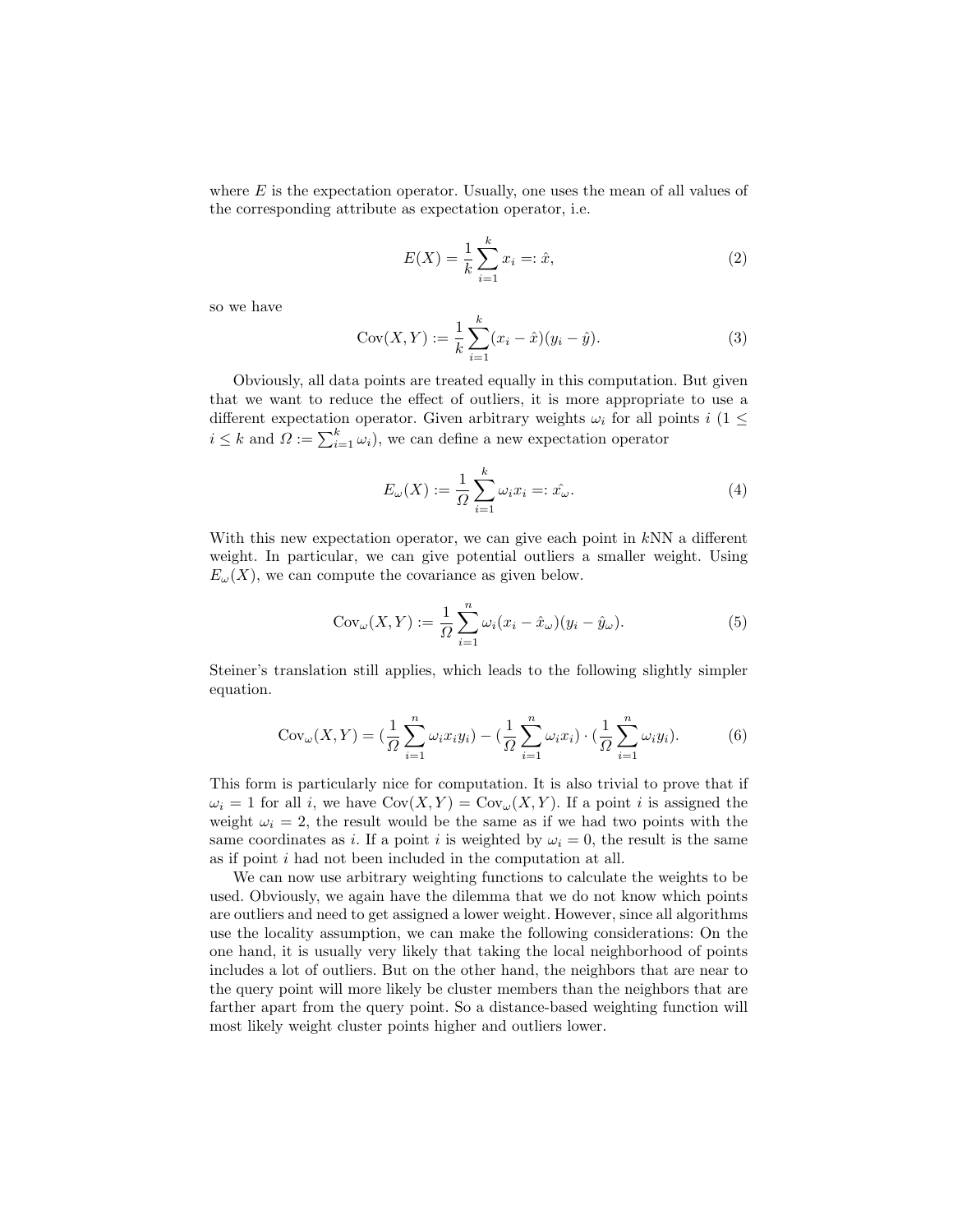

**Fig. 4.** Some weight functions.

Some examples of distance-based weighting functions are given in Figure 4. We have chosen parameters such that the value at  $x = 0.0$  is about  $f(0.0) \sim 1.0$ and at  $x = 1.0$  it is about  $f(1.0) \sim 0.1$ . Weights too close to 0.0 are not very useful, because then, these points are not considered for the computation at all. The example weighting functions we have used in our experiments (cf. Figure 4) include a constant weighting of 1.0 (solid red line in Figure 4), a linearly decreasing function ranging from 1.0 to 0.1 (dashed blue line in Figure 4), an exponential fall-off (green dashed line in Figure 4), a sigmoid-curved fall-off (violet dotted line in Figure 4), a Gauss function (green dashed-dotted line in Figure 4), and the complementary Gauss Error Function *Erfc* (red dashed-dotted line in Figure 4). The last one is a function well-known from statistics related to normal distributions and, thus, probably the most sound choice.

In our experiments, all of the alternative weighting functions (except the constant weight) lead to similar improvements so there is no reliable measure or significance to establish a ranking between the different weighting functions. In fact, it is plausible that different functions are appropriate for different underlying causes in the data or assumptions in the clustering process (e.g. clustering algorithms assuming a Gauss distribution might benefit best from a Gaussian weighting function).

For distance-based weighting functions, several tasks arise. We have chosen to scale distances such that the outermost point has a distance of 1.0, i.e. a weight of 0.1, ensuring that this point has still some guaranteed influence on the result. This choice is somehow arbitrary, but it has at least the benefit of fairness. On the other hand, this fairness comes at the cost that all weights depend on the outermost point. When points are selected using a range query, the query range could offer a better normalization. When an incremental computation is desired, a completely different choice might be appropriate. Additionally, we are computing weights based on the distance to a query point. This is appropriate for situations where the data is obtained via kNN or  $\varepsilon$ -neighborhoods. When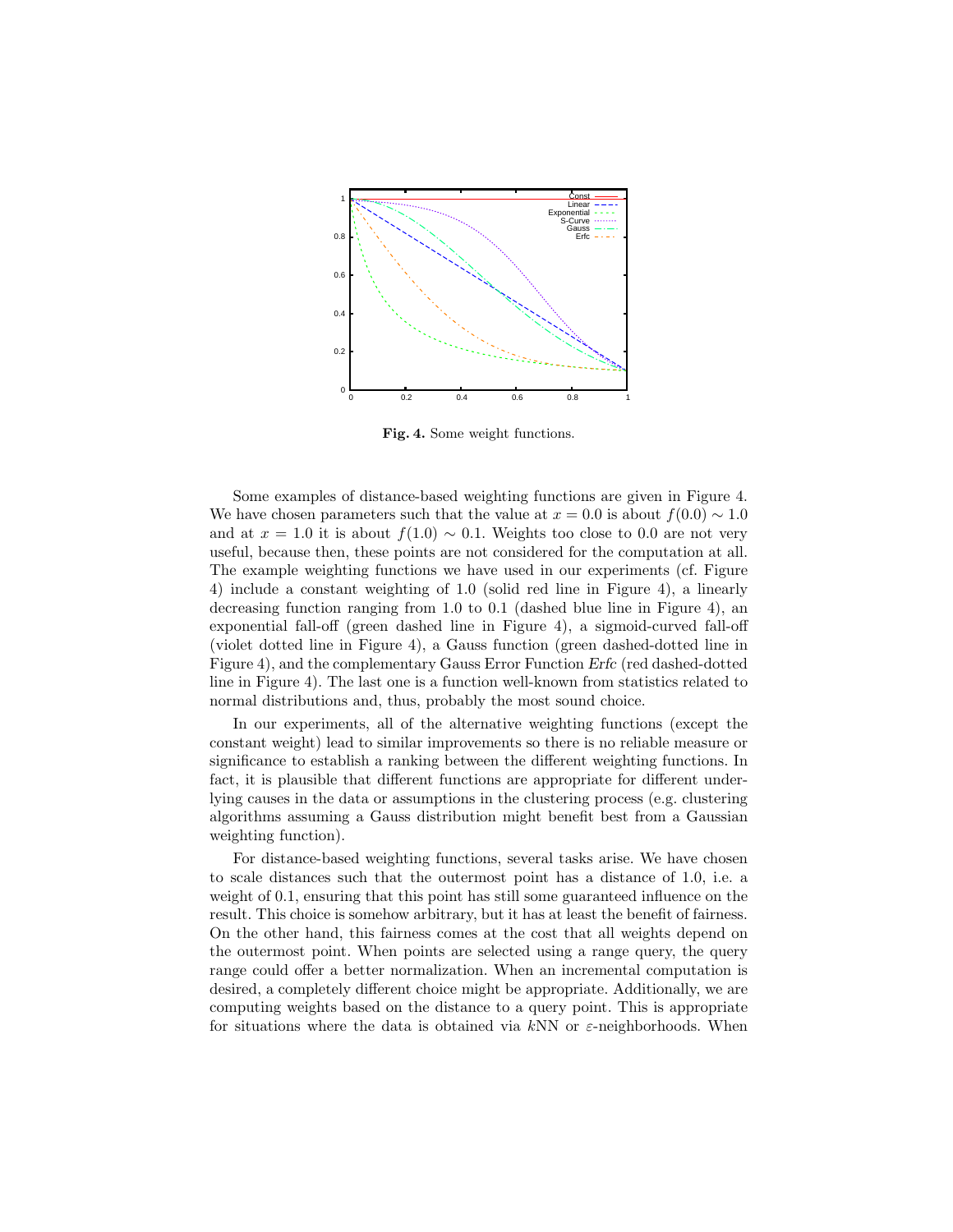

**Fig. 5.** Relative strength of eigenvectors (with *Erfc* weight).

computing the correlation for an arbitrary set of points, the distance might need to be computed from the centroid or medoid of that set.

In the above described toy example of five cluster points plus one outlier (cf. Figure 1), the observed sensitivity to that outlier is significantly decreased, given that the outlier will only be weighted at around 0.1. Applying the weighting function to the 3D example data set of Figure 2 we also observe an increased robustness of the correlation analysis. Figures  $5(a)$  and  $5(b)$  depict the effect of a weighted covariance on the relative strength of the first eigenvector and the normalized sum of the first two eigenvectors, respectively, using the *Erfc* weighting. Compared to Figures  $3(a)$  and  $3(b)$  we can derive that many of the sudden drops have been erased, while the overall shape is well preserved. Especially for higher values of  $k$ , sudden jumps have mostly disappeared. Therefore, this measure is useful to avoid choosing a particularly bad value of  $k$ , i.e. a k where the kNN of the particular point do not reflect the correct subspace of the corresponding cluster, by somewhat averaging with neighbors. Peaks usually are shifted towards a slightly higher value of k. This is natural since the added points are weighted low at first.

#### **4.2 Auto-tuning the Local Context of Correlation Analysis**

Graphs such as Figure  $3(a)$  show that even small differences in k can lead to significantly different results. Therefore, it is reasonable not to use a fixed value of  $k$ , i.e. a fixed number of neighboring points, but rather to adjust the value of  $k$  for each point separately. For example, one can use a globally fixed number of neighbors  $k_{max}$  and then individually select for each point the  $k \leq k_{max}$ neighbors that are relevant for the particular point. As far as  $k_{max}$  is sufficiently large, we should in general be able to select a reasonable  $k$ , so that this strategy produces accurate results. Of course there are different strategies of selecting  $k$ . Since there are  $O(2^{k_{max}})$  subsets of the given  $k_{max}$  points that could be used, simply trying all combinations of subsets of k points  $(1 \leq k \leq k_{max})$  is not feasible. Probably the easiest strategy of  $O(k_{max})$  complexity is to test for any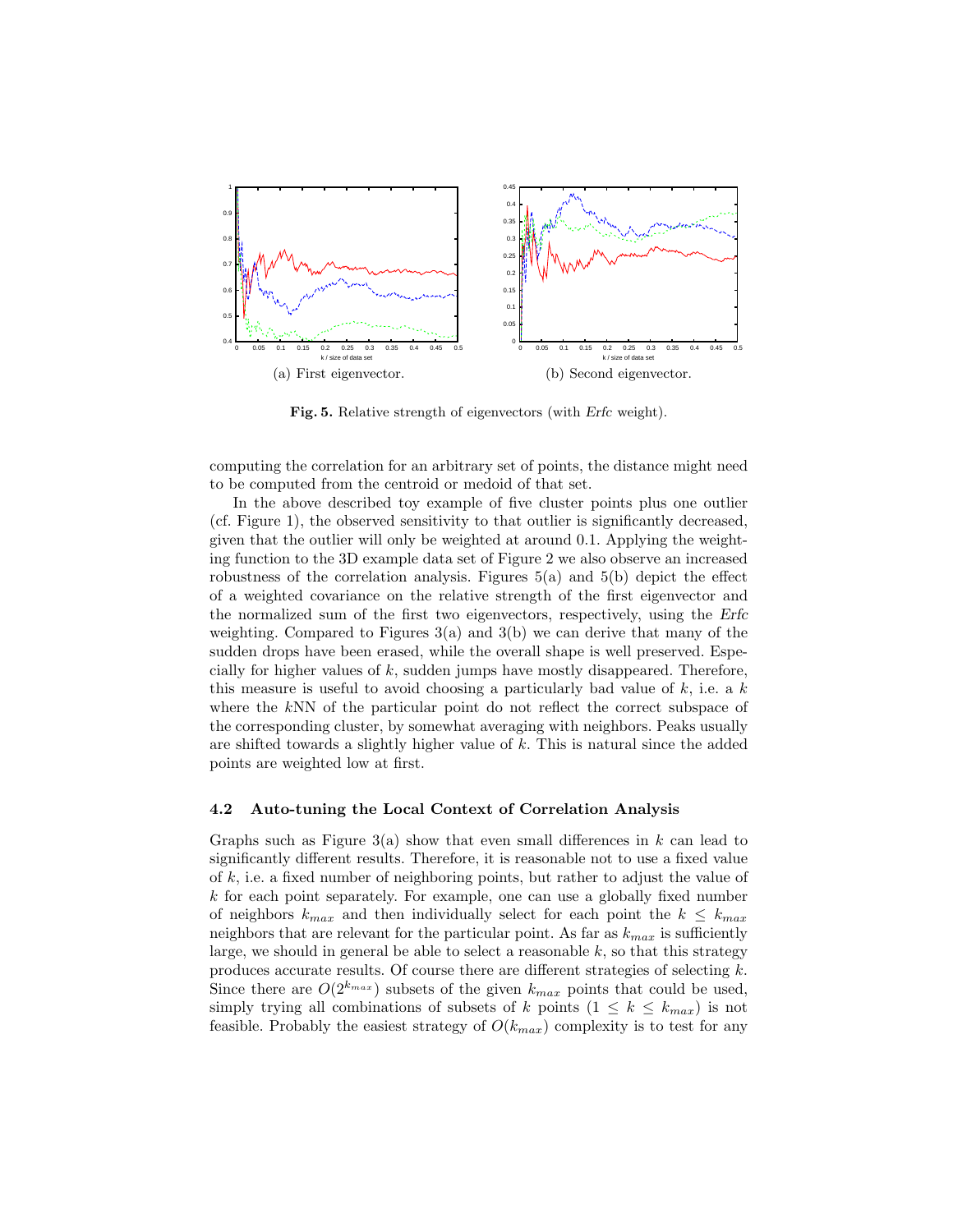

**Fig. 6.** Problems with jitter.

 $k$  ( $1 \leq k \leq k_{max}$ ) only the k nearest points, resulting in  $k_{max}$  tests. The next question that arises is how to evaluate the results of the  $k_{max}$  tests in order to report the best value for  $k$ . The obvious strategy of returning the result that maximizes the relative strength of eigenvalues has shown to be not very reliable because of jitter: one particular  $k$  value could result in a "perfect" hyperplane consisting mainly of points that form a subspace completely different to the subspace of the cluster. Figure 6 illustrates this effect: using only the three points in the red ellipsoid, we will hardly find the correct hyperplane of the cluster although all those three points are cluster members because they do not fit the subspace perfectly. Rather, the three points perfectly form a different line so the relative strength of the first eigenvalue will be very high (appr. 100%). In fact, we are more interested in a range of k values where we have a high and stable relative strength of eigenvalues, so we need a more elaborate filtering.

In our evaluations, we have chosen the strategy to use the  $k$  nearest points for correlation analysis, with  $k_{min} \leq k \leq k_{max}$ , where  $k_{min}$  is a minimum number of points such that the PCA is at least somewhat sensible at this data set dimension. The motivation behind the introduction of the lower bound  $k_{min}$ is that we need at least  $\lambda$  points to span a  $\lambda$ -dimensional hyperplane and  $3 \cdot \lambda$ has been considered as a lower bound of points such that the detection of a  $\lambda$ dimensional hyperplane by PCA is trustworthy rather than arbitrary. To avoid jitter and outlier effects, we use a sliding window to apply a dimensionality filter and average the variance explained by the largest eigenvalues.

Let

$$
\operatorname{ex}(E,\lambda) := \frac{\sum_{i=1}^{\lambda} e_i}{\sum_{i=1}^d e_i} \tag{7}
$$

be the relative amount of variance explained by  $\lambda$  eigenvalues  $E = \{e_i\}$  representing a hyperplane of dimensionality  $\lambda$ . Most correlation clustering algorithms rely on a level of significance  $\alpha \leq 1$  to decide how many eigenvectors explain a significant variance and, thus, span the hyperplane of the cluster. Intuitively, the eigenvectors are chosen such that the corresponding eigenvalues explain more than α of the total variance. The number of those eigenvectors is called *local di-*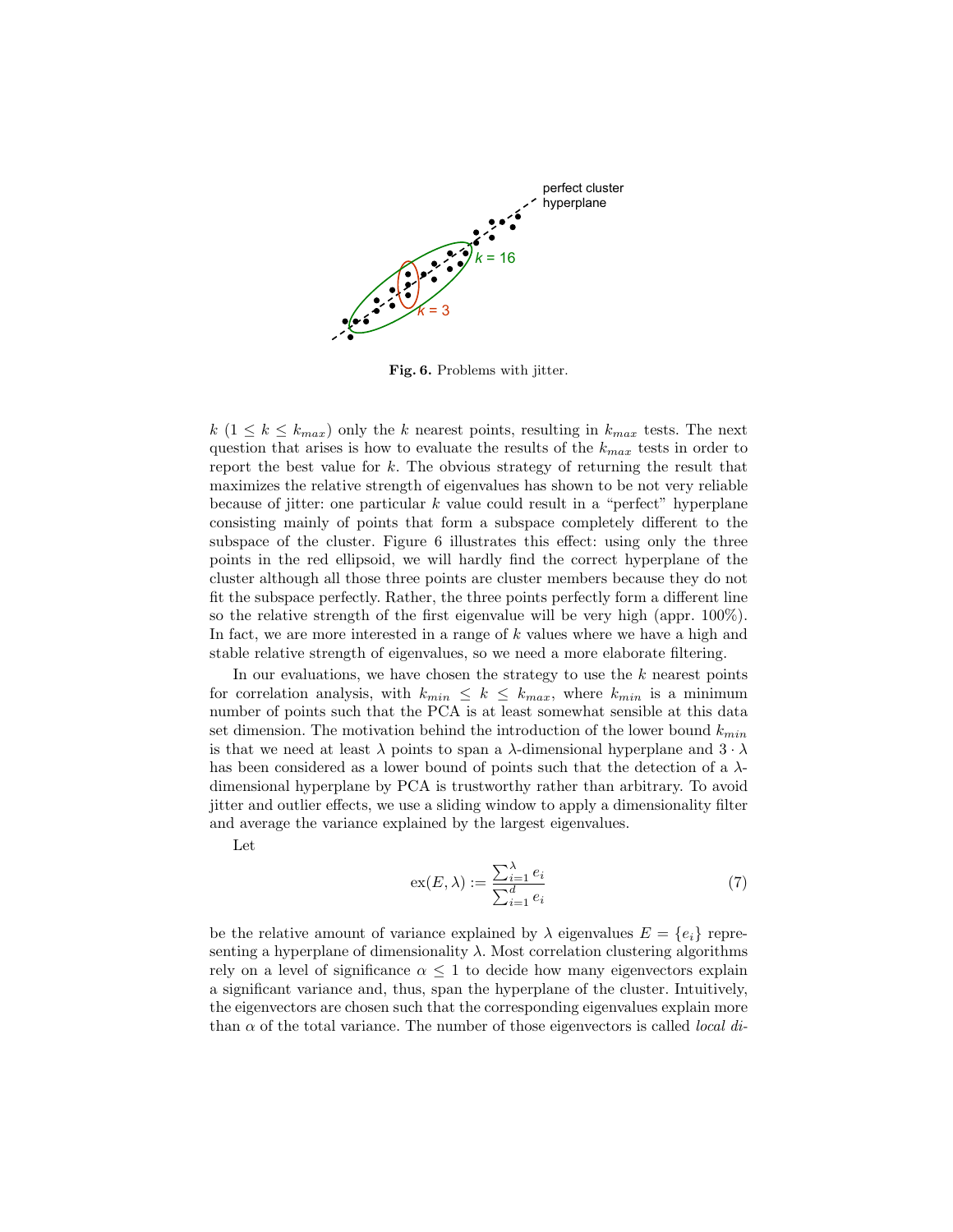*mensionality* (of a cluster), denoted by  $\lambda_E$ , formally

$$
\lambda_E = \min_{\lambda \in \{1...d\}} \{ \lambda \mid \text{ex}(E, \lambda) \ge \alpha \}. \tag{8}
$$

Let us note that almost all correlation clustering algorithms use this notion of local dimensionality. Typical values for  $\alpha$  are 0.85, i.e. the eigenvectors that span the hyperplane explain 85% of the total variance along all eigenvectors.

As indicated above, for filtering out the best value of  $k$ , we are intuitively interested in a value where (i) the local dimensionality  $\lambda$  is stable, i.e. increasing or decreasing k by a small degree does not affect the value of  $\lambda$ , and (ii)  $ex(E, \lambda)$ is maximal and stable, i.e. increasing or decreasing  $k$  by a small degree does not affect the value of  $ex(E, \lambda)$ . The motivation behind these considerations is that the value of  $k$  that fulfills both properties leads to the determination of a robust hyperplane, that maximizes the variance along its axis. In other words, using the neighbors determined by  $k$ , the hyperplane reflects all of these neighbors in a best possible way and there are most likely only very few neighbors that are outliers to this hyperplane. In addition, increasing or decreasing  $k$ , i.e. adding or deleting few neighbors, does not affect the correlation analysis.

To find the value of k that meets both properties, we determine  $ex(E, \lambda)$  for all  $k_{min} \le k \le k_{max}$ . We then use a sliding window  $W = [k_l, k_u]$  and choose  $k =$  $(k_l + k_u)/2$  such that for all k' in W (i.e.  $k_l \leq k' \leq k_u$ ) the local dimensionality  $\lambda$  is the same and the average of  $ex(E_{k'}, \lambda)$  is maximized. Additionally, if this maximum is at the very beginning or end of our search range (i.e.  $k_l = k_{min}$  or  $k_u = k_{max}$ , we discard it. We can still obtain multiple maxima, one for each dimensionality  $\lambda$ . In this case we pick the lowest like all correlation clustering algorithms aiming at finding the lowest dimensional subspace clusters. Those are the most interesting ones since they involve the largest set of correlations among attributes.

# **5 Application to Existing Approaches**

In the following, we discuss how our concepts can be integrated into existing correlation clustering algorithms in order to enhance the quality of their results. Exemplarily, we show this integration with two different types of algorithms, the latest density-based algorithm ERiC and the k-means-based algorithm OR-CLUS.

#### **5.1 Application to Density-based Correlation Clustering Algorithms**

The integration of our concepts into ERiC is rather straightforward. ERiC determines for each data point  $p$  the subspace of the cluster to which  $p$  should be assigned (hereafter called the subspace of  $p$ ). The subspace of  $p$  is computed by applying PCA to the  $kNN$  of p where k needs to be specified by the user.

Using our concepts, we can simply replace the parameter  $k$  by the global maximum  $k_{max}$  of neighbors that should be considered. Both the weighting and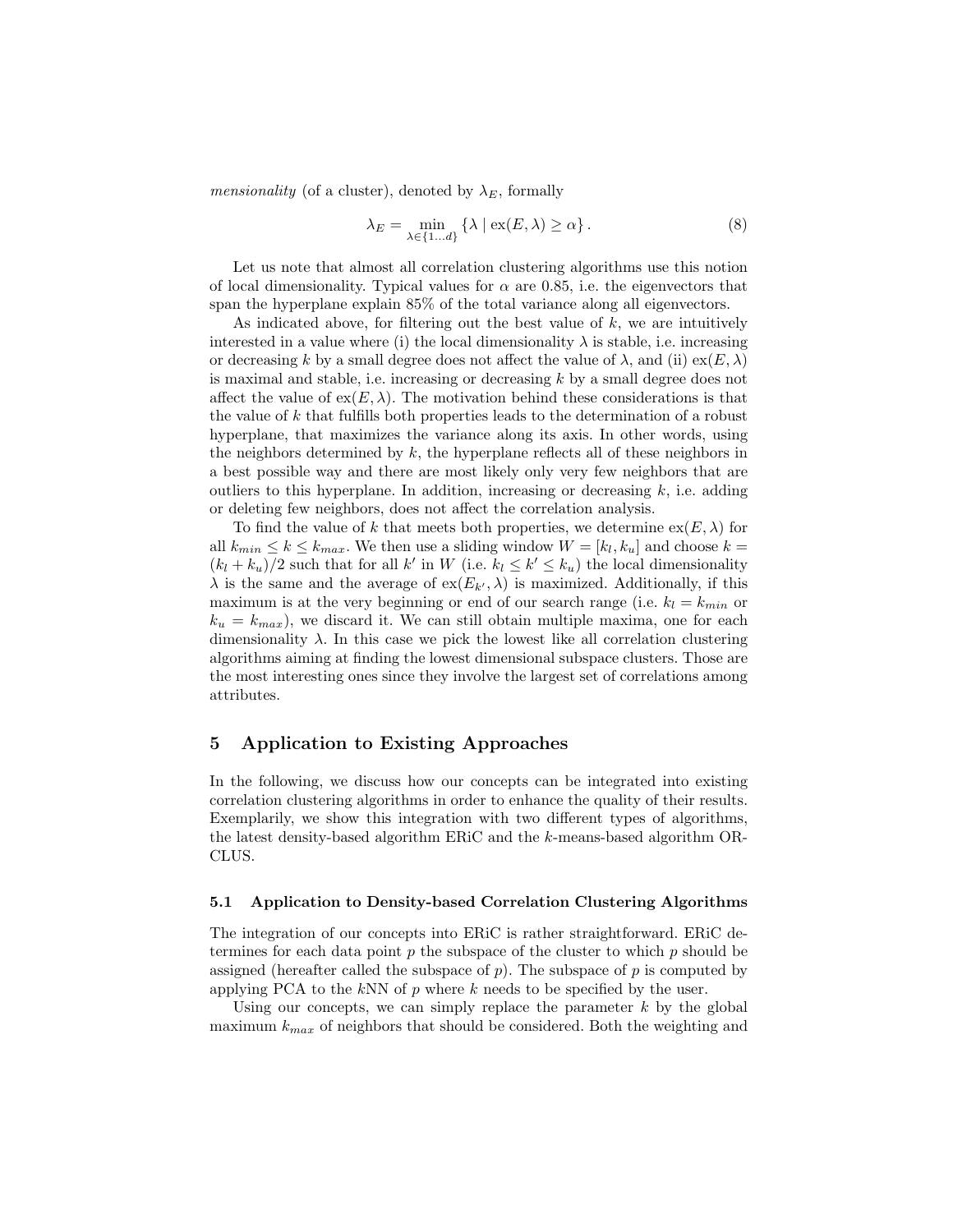the auto-tuning can then be applied directly when computing the subspace of  $p$ . First, from the  $k_{max}$ NN of p, the optimal  $k_p \leq k_{max}$  for detecting the subspace of  $p$  is determined as described in Section 4.2 based on a weighted covariance as described in Section 4.1. Second, the subspace of  $p$  is computed by applying PCA using a weighted covariance on the  $k_p$ NN of p (cf. Section 4.1).

The integration of our concepts into other density-based algorithms like CO-PAC, HiCO, and 4C can be done analogously.

#### **5.2 Application to Partitioning Correlation Clustering Algorithms**

ORCLUS determines the subspace of each cluster  $C$  by applying PCA to the local neighborhood of the center of  $C$ , denoted by  $r<sub>C</sub>$ . The local neighborhood of  $r_C$  includes the set  $S_C$  of all points that have  $r_C$  as their nearest cluster representative.

Using our concepts, we can simply consider  $S_C$  as the maximum set of points that should be considered for PCA, i.e.  $k_{max} = |S_C|$ . Both the weighting and the auto-tuning can then be applied directly when computing the subspace of C. First, from the  $S_C$ , the optimal  $k_C \leq k_{max}$  for detecting the subspace of C is determined as described in Section 4.2 based on a weighted covariance as described in Section 4.1. Second, the subspace of  $C$  is computed by applying PCA using a weighted covariance on the  $k_C$  points in  $S_C$  that are closest to  $r_C$  $(cf. Section 4.1).$ 

# **6 Experiments**

#### **6.1 Evaluation Methodology**

In order to evaluate the results of our novel concepts integrated into ERiC and ORCLUS, we generated artificial data sets with a well-defined gold standard, i.e. we defined certain data distributions and all points in our data set are assigned to the distribution with the maximum density in that particular point. Since both ERiC and ORCLUS have different properties and, here, we are not interested in judging which algorithm is better for which data set, we generated different data sets for each algorithm.

To evaluate the quality of the clustering, we employ a pair-counting Fmeasure, considering the noise points to be a cluster on its own. This means that any two points in the data set form a pair if they belong to the same cluster (or noise). Let  $C = \{C_i\}$  be a clustering (with  $C_i$  being the clusters in C, including the noise cluster). Then  $P_C := \{(a, b) | \exists C_i : a \in C_i \land b \in C_i\}$  is the set of pairs in clustering C. The F-measure to evaluate how good a clustering C matches the gold standard  $D$  is then defined as

$$
F(C, D) := \frac{2 \cdot |P_C \cap P_D|}{2 \cdot |P_C \cap P_D| + |P_C \setminus P_D| + |P_D \setminus P_C|}.
$$

Obviously,  $F(C, D) \in [0, 1]$ , where  $F(C, D) = 1.0$  means that the clustering C is identical to the gold standard D.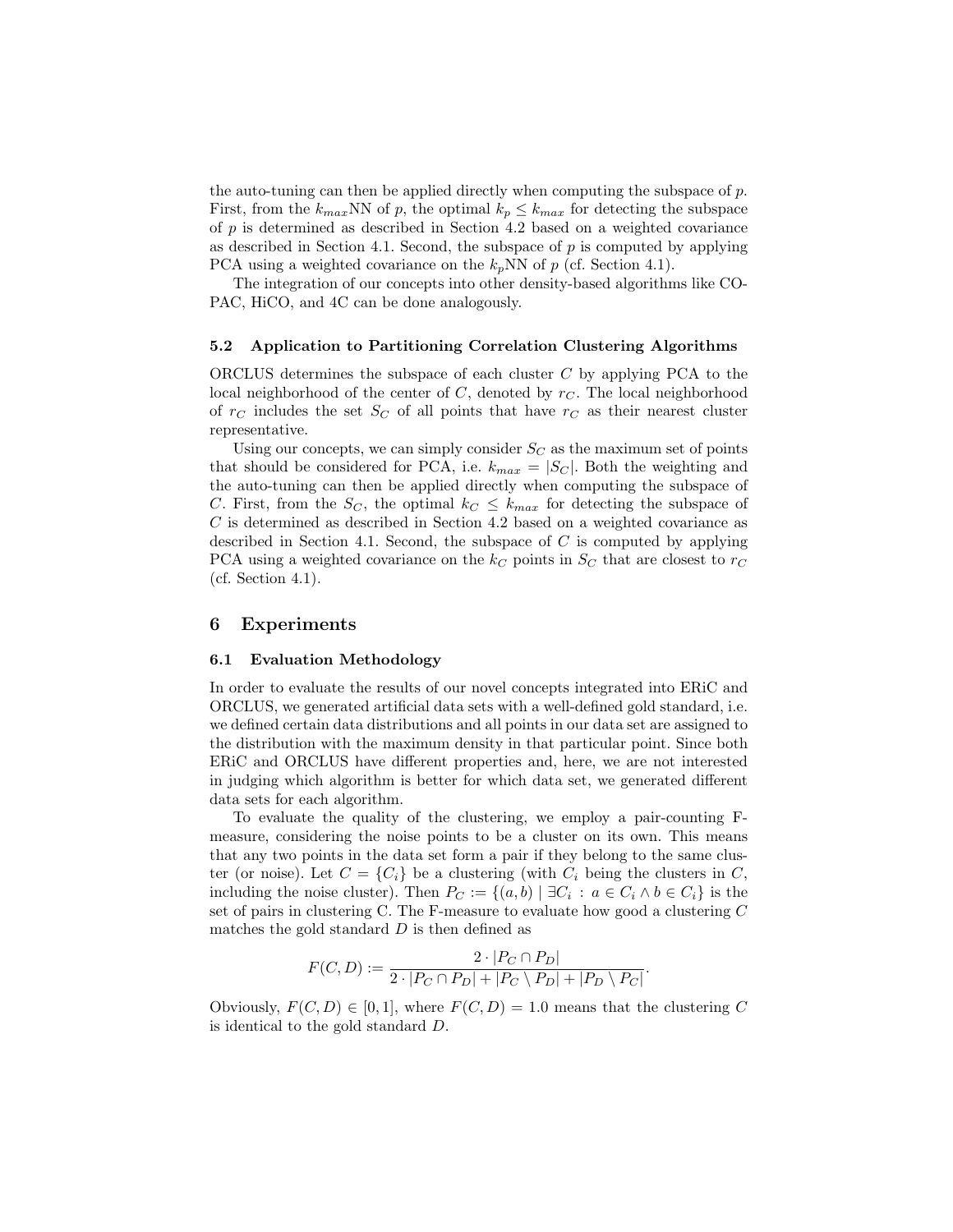

(a) DS1: a 1D lines (150 points) embedded within a 2D plane (150 points) plus 200 points noise.

(b) DS2: five 1D lines (100 points each) plus 200 points noise.

**Fig. 7.** 3D synthetic data sets used for evaluating ERiC.

#### **6.2 Synthetic Data**

For evaluating the influence of our novel methods on both ORCLUS and ERiC, we used several synthetic data sets ranging from 3 to 100 dimensions. In the following discussion, we focus on some lower dimensional data sets for a clear presentation.

**ERiC.** We first focus on two 3D synthetic data sets that can be seen in Figure 7. Figure 8(a) gives the results for data set DS1 shown in Figure 7(a). We plotted the F-measure of the compared algorithms along the y-axis and varied the parameters k and  $k_{max}$  along the x-axis. The blue line represents the results of the unmodified ERiC algorithm. Obviously the choice of  $k$  is nontrivial, a value of about  $k = 34$  gives the best results. The violet dotted line is the result when using the Erfc weight in PCA. Obviously, the results are significantly better, and any k in  $35 < k < 65$  gives good results. Therefore choosing a good k has become a lot easier using only the weighting approach. The green line with the short dash-dot pattern depicts the result of ERiC using a Gauss weight. As it can be seen, the results using a simple Gaussian weighting do not significantly differ from the Erfc weighting results.

The remaining three lines show the results of ERiC when using the autotuning of the parameter k, i.e. for each point the optimal  $k \leq k_{max}$  is determined separately (for these graphs, the x-axis represents the chosen  $k_{max}$  value). The red line is using the traditional PCA without any weighting, while the dashed green and the orange line with the long dash-dot pattern represent the results using the Erfc and Gauss weights, respectively. The results show that  $k_{max}$  simply needs to be chosen high enough in order to achieve reasonably good results. While these results do not reach the results of choosing the optimum  $k$  (which is not possible without knowing the gold standard), they approach the optimal value quite well. This observation dramatically simplifies the choice of the  $k/k_{max}$ parameter.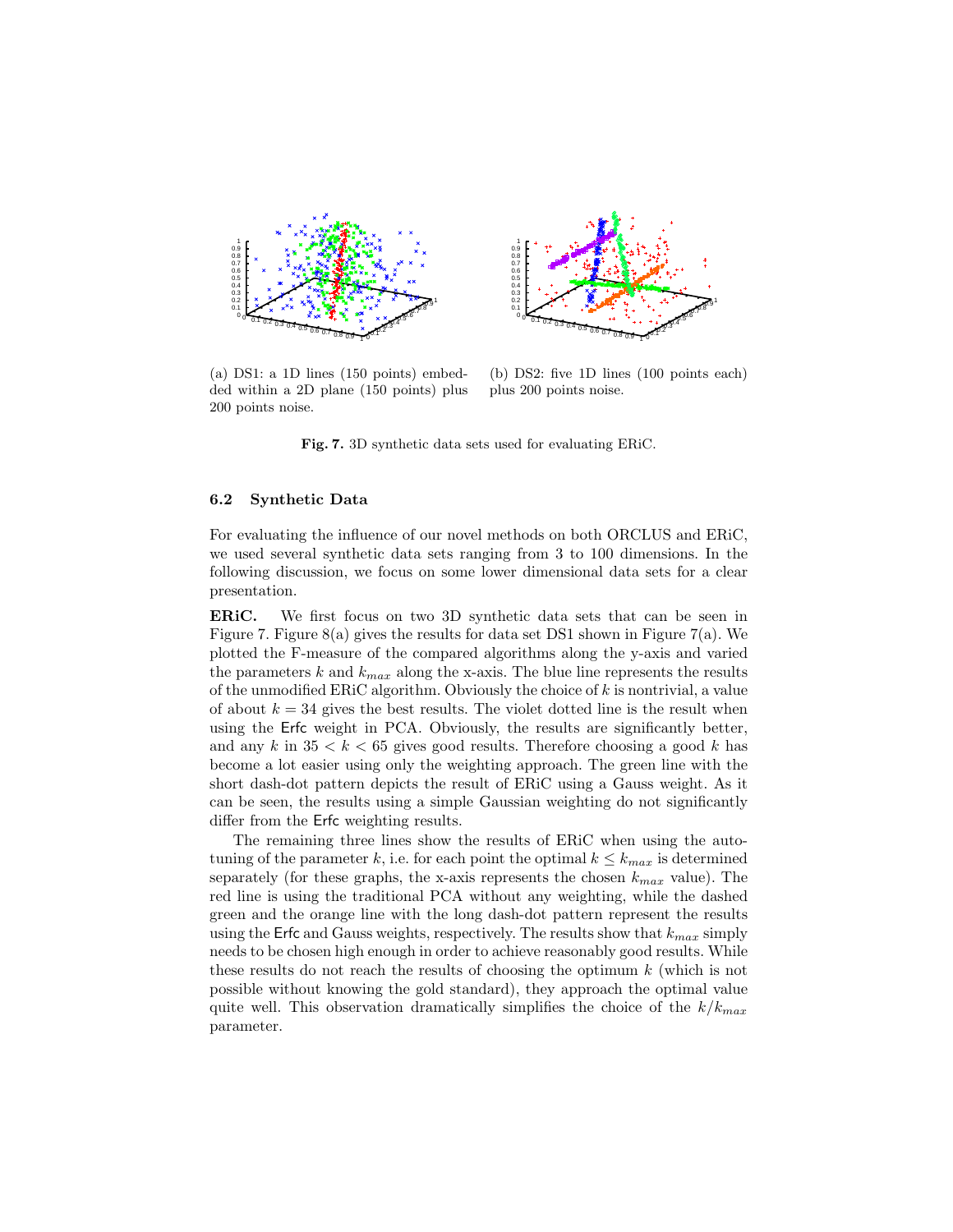

**Fig. 8.** Results of ERiC with different weight functions and auto-tuning.



**Fig. 9.** Results of ERiC with different weight functions and auto-tuning on a sample 10D synthetic data set.

Figure 8(b) depicts the results on DS2 shown in Figure 7(b). Overall, the results on DS1 and DS2 are comparable. However, given that every point has just one "sensible" dimensionality – the other data set had points that had both a sensible 1D and 2D context – and the noise level is not as high, the effect of the weighted PCA on DS2 is not as high as on DS1. Since increasing the noise level will increase the difference between the non-weighted and weighted graphs, the weighting is especially interesting for noisy (e.g. higher dimensional) data.

All observations that could be made for the two 3D data sets could also be made for higher dimensional data sets. For example, Figure 9 shows the results of ERiC with different extensions for a sample 10D data set. Again, the version of ERiC using an Erfc weighted PCA in combination with the auto-tuned selection of k achieved the best overall F-measure. Also, as long as  $k_{max}$  is chosen sufficiently high, we get rather accurate results.

In summary, we observed that in all cases, the combination of the Erfc weighted PCA and the auto-tuned selection of k considerably increased the Fmeasure of the resulting clustering and significantly reduced the complexity of selecting sufficient input parameters compared to the original ERiC algorithm.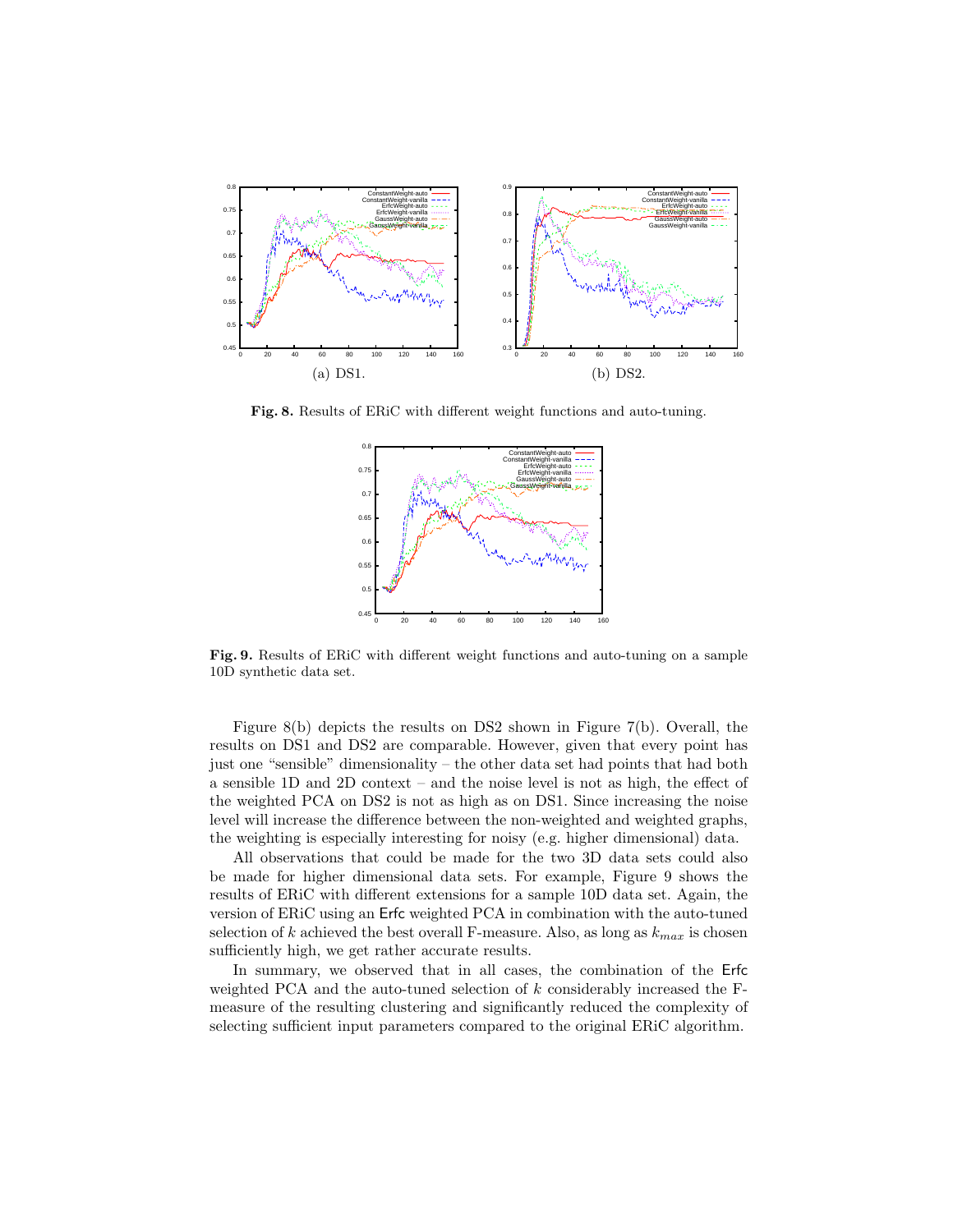| Variant                       |       | <b>Average F-measure</b> Standard Deviation |
|-------------------------------|-------|---------------------------------------------|
| <b>ORCLUS</b>                 | 0.667 | 0.046                                       |
| $ORCLUS + Gauss weight$       | 0.684 | 0.055                                       |
| $ORCLUS + Exponential weight$ | 0.676 | 0.054                                       |
| $ORCLUS +$ Erfc weight        | 0.683 | 0.061                                       |
| $ORCLUS + Linear weight$      | 0.686 | 0.056                                       |
| $ORCLUS + Auto$               | 0.751 | 0.070                                       |
| $ORCLUS + Auto + Gauss$       | 0.763 | 0.069                                       |
| $ORCLUS + Auto + Exponential$ | 0.754 | 0.075                                       |
| $ORCLUS + Auto + Erfc$        | 0.754 | 0.075                                       |
| $ORCLUS + Auto + Linear$      | 0.771 | 0.078                                       |

**Table 1.** Impact of the integration of our novel concepts into ORCLUS.

**Table 2.** Results on NBA data using ERiC with autotuning and Erfc weighting.

|   | cluster ID $\vert$ dim $\vert$ Description |
|---|--------------------------------------------|
|   | "go-to-guys"                               |
|   | guards                                     |
| 3 | reserves                                   |
|   | small forwards                             |

**ORCLUS.** The results of ORCLUS are harder to evaluate, because the results of ORCLUS depend on the order in which the data points are processed. Therefore, we generated 100 permutations of the original data, applied ORCLUS with optimal parameters to all of them, and averaged the results. The data set used in these computations was a 10-dimensional data set, containing 10 clusters of dimensionalities 2 to 5. The results are given in Table 1.

Each of these values was obtained by running ORCLUS and its variants on the same 100 permutations of the input data set and averaging the resulting Fmeasure values. The standard deviation over the 100 resulting F-measure values is given to show the dependence of ORCLUS on picking good seeds. It can be observed that the benefits of using a weighted PCA are smaller ( $\approx 0.02$ ) than those of using an auto-tuning PCA ( $\approx 0.09$ ) and the combination of both actions further improves the results. Interestingly, in this experiment, a linear weighting function is slightly better (by up to 0.02) than a Gaussian or Erfc weighting. However, in general on different data sets, there is no significant difference observable comparing different weighting functions. In summary, using our novel concepts, the F-measure on this data set is improved by approximately 0.1 corresponding to a 10% quality boost.

### **6.3 Real-world Data**

We applied the enhanced version of ERiC (using autotuning and Erfc weighting) on a data set containing average career statistics of current and former NBA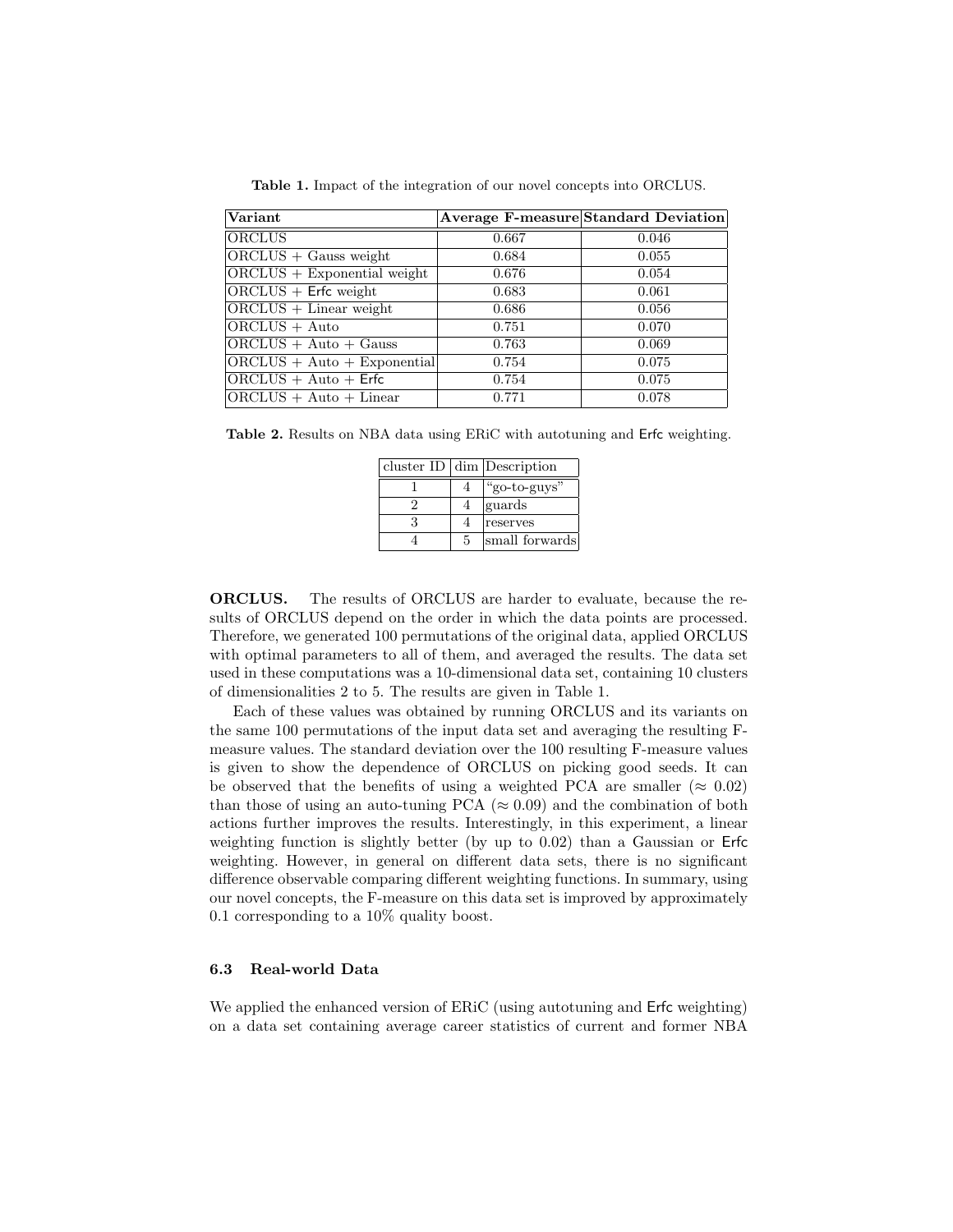**Table 3.** Results on Metabolome data using ERiC with autotuning and Erfc weighting.

|   |    | cluster ID $\vert$ dim $\vert$ Description $\vert$ |
|---|----|----------------------------------------------------|
|   |    | <b>10 PKU</b>                                      |
| 2 | 10 | controll                                           |
| 3 | 11 | <b>PKU</b>                                         |
|   |    | $12$ PKU                                           |
| 5 | 13 | PKU                                                |

players<sup>1</sup>. The data contains 15 features such as "games played"  $(G)$ , "games started" (GS), "minutes played per game" (MPG), "points per game" (PPG), etc. for 413 former and current NBA players. We detected 4 interesting clusters each containing players of similar characteristics (cf. Table 2). In addition, several players were assigned to the noise set. Cluster 1 contains active and former superstars like Michael Jordan, Allen Iverson, Larry Bird, Dominique Wilkins, and LeBron James, etc. The second cluster features point and shooting guards. A third cluster contains only very few players that are not so well-known because they are usually reserves. The fourth cluster consists of small forwards. Let us note that we also applied the original ERiC algorithm (without the extensions) to the NBA data set but could not get any clear clusters. In summary, using our novel concepts, the algorithm ERiC is now able to detect some meaningful clusters on the NBA set.

In addition, we applied our novel concepts in combination with ERiC to the Metabolome data set of [14] consisting of the concentrations of 43 metabolites in 20,391 human newborns. The newborns were labelled according to some specific metabolic diseases. The data contains 19,730 healthy newborns ("control"), 306 newborns suffering from phenylketonuria ("PKU"), and 355 newborns suffering from any other diseases ("other"). The results are depicted in Table 3. As it can be seen, we could separate several of the newborns suffering from PKU from the other newborns. Again, the original version of ERiC could not find any comparatively good results.

# **7 Conclusion**

Almost all correlation clustering algorithms suffer from an arbitrary selection of points in the local neighborhood of cluster members or cluster representatives from which the subspace of a cluster is determined by applying PCA. Choosing the local neighborhood, is a heuristics that is usually more meaningfull than random sampling. However, due to outliers in this selection, the process of finding the correct subspace is often misled because PCA is rather sensitive to outliers. In this paper, we discuss general concepts to enhance the robustness of PCA for finding the correct subspace in order to increase the effectiveness of any PCAbased correlation clustering algorithm. Thereby, we do not solve the problem of

<sup>1</sup> obtained from http://www.nba.com